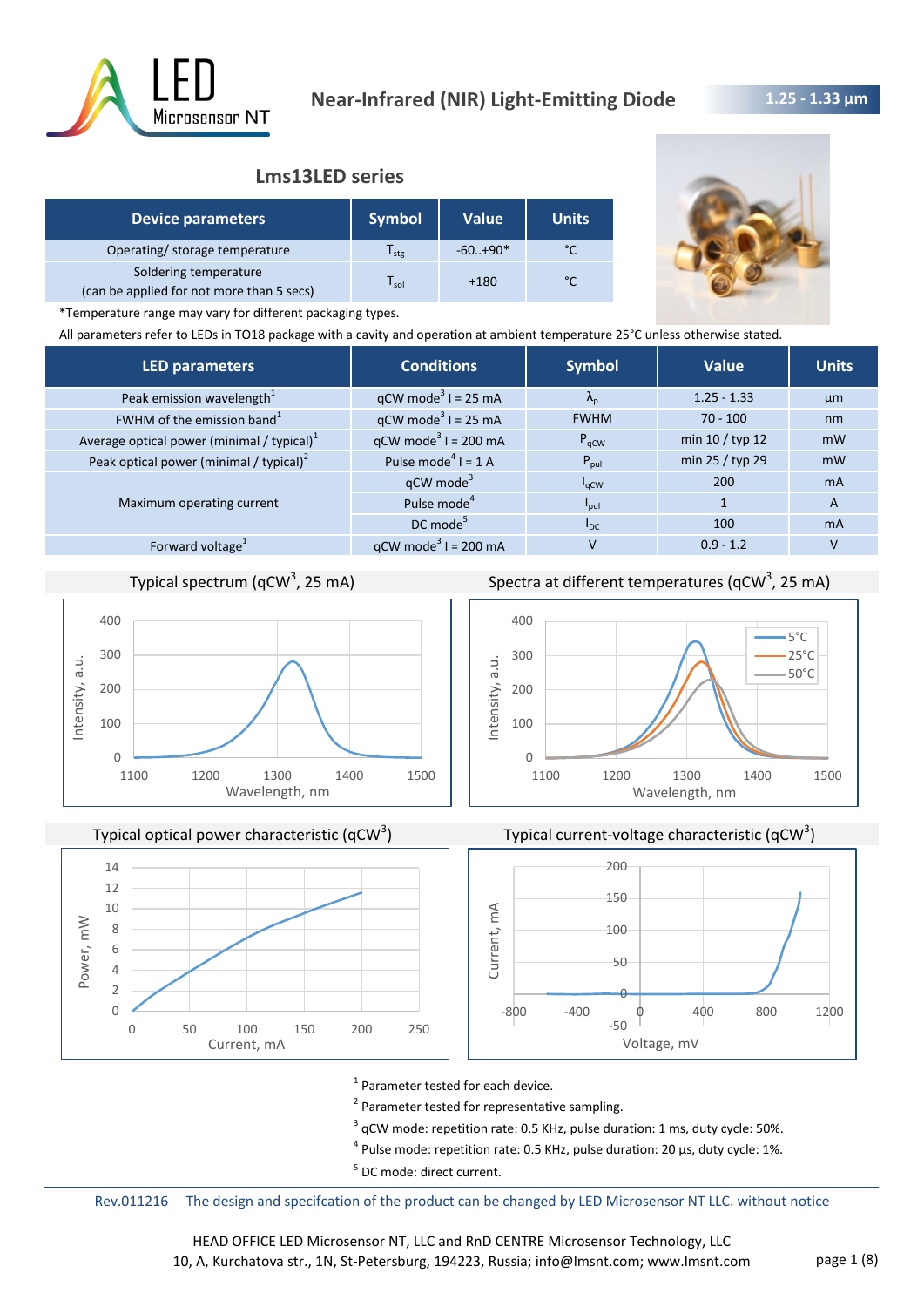

# **Near-Infrared (NIR) Light-Emitting Diode**

**1.25 - 1.33 μm** 

| <b>Packages</b>                                                                                            | <b>Model</b>   |
|------------------------------------------------------------------------------------------------------------|----------------|
| TO-18 with a cap with a glass window                                                                       | Lms13LED       |
| TO-18 with a parabolic reflector without a glass window                                                    | $Lms13LED-R$   |
| TO-18 with a parabolic reflector with a glass window                                                       | Lms13LED-RW    |
| TO-5 with a built-in thermocooler and thermoresistor, covered by a cap with a glass window                 | Lms13LED-TEM   |
| TO-5 with a built-in thermocooler and thermoresistor, covered by a parabolic reflector with a glass window | Lms13LED-TEM-R |

Radiant characteristics (far-field pattern)





#### Related products:

- **Photodiodes Lms24PD, Lms25PD series**  detectors of mid-infrared radiation;
- LED drivers (D-41i, D-51i, minidrivers mD-1c, mD-1p) provide LED power supply in pulse modes.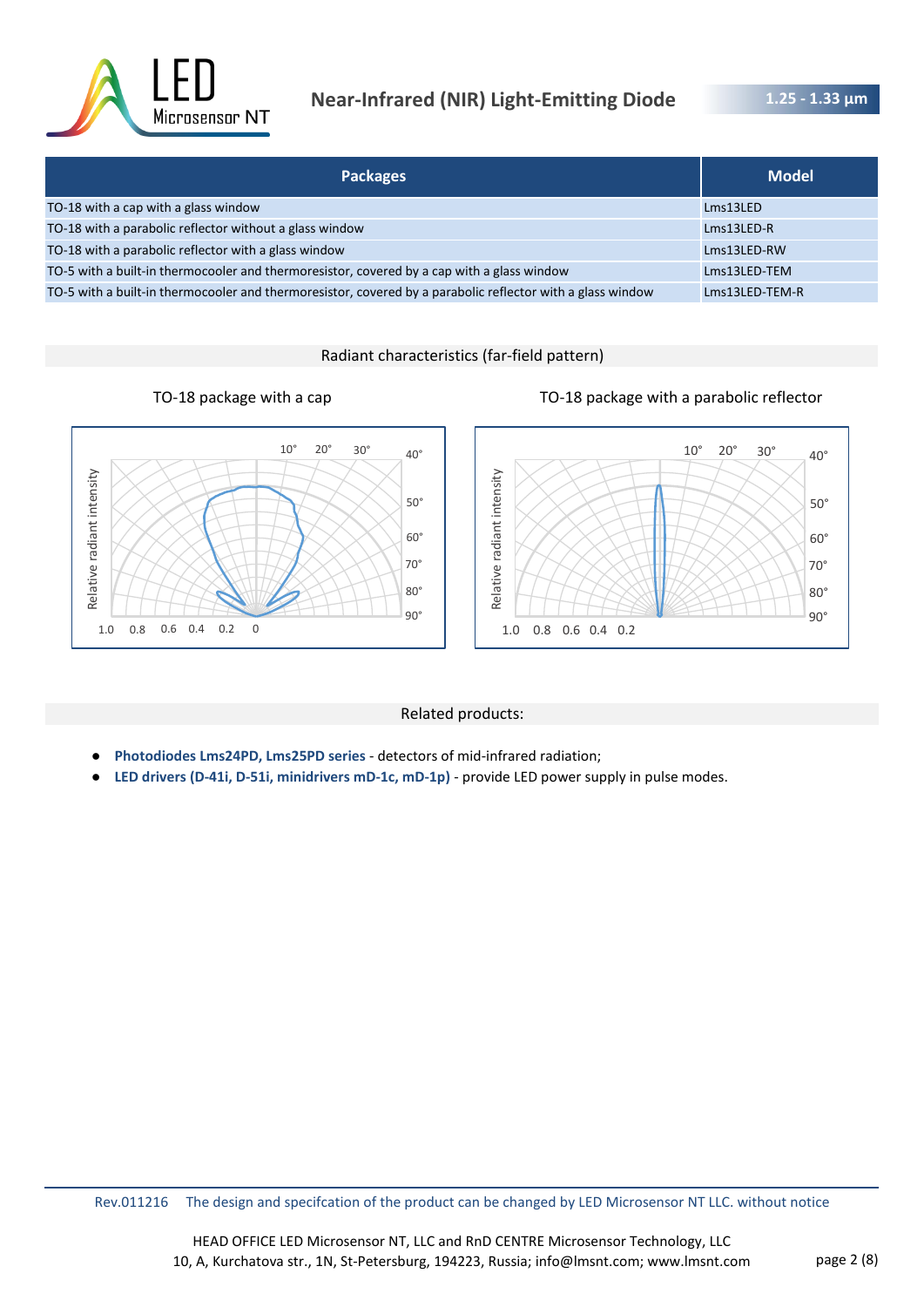

To drive the LED we recommend the following basic circuit connections:



**LED basic circuit connection LED with thermoelectric module basic circuit connection**



We recommend using **Quasi Continuous Wave (qCW) mode** with a duty cycle 50% or 25% to obtain maximum average optical power and short **Pulse modes** to obtain maximum peak power.



#### **IMPORTANT CAUTIONS:**

- please check your connection circuit before turning on the LED;
- please mind the LED polarity: anode is marked with a RED dot; REVERSE voltage applying is FORBIDDEN;
- please do not connect the LED to the multimeter;
- please control the CURRENT applied to the LED in order NOT to EXCEED the maximum allowable values.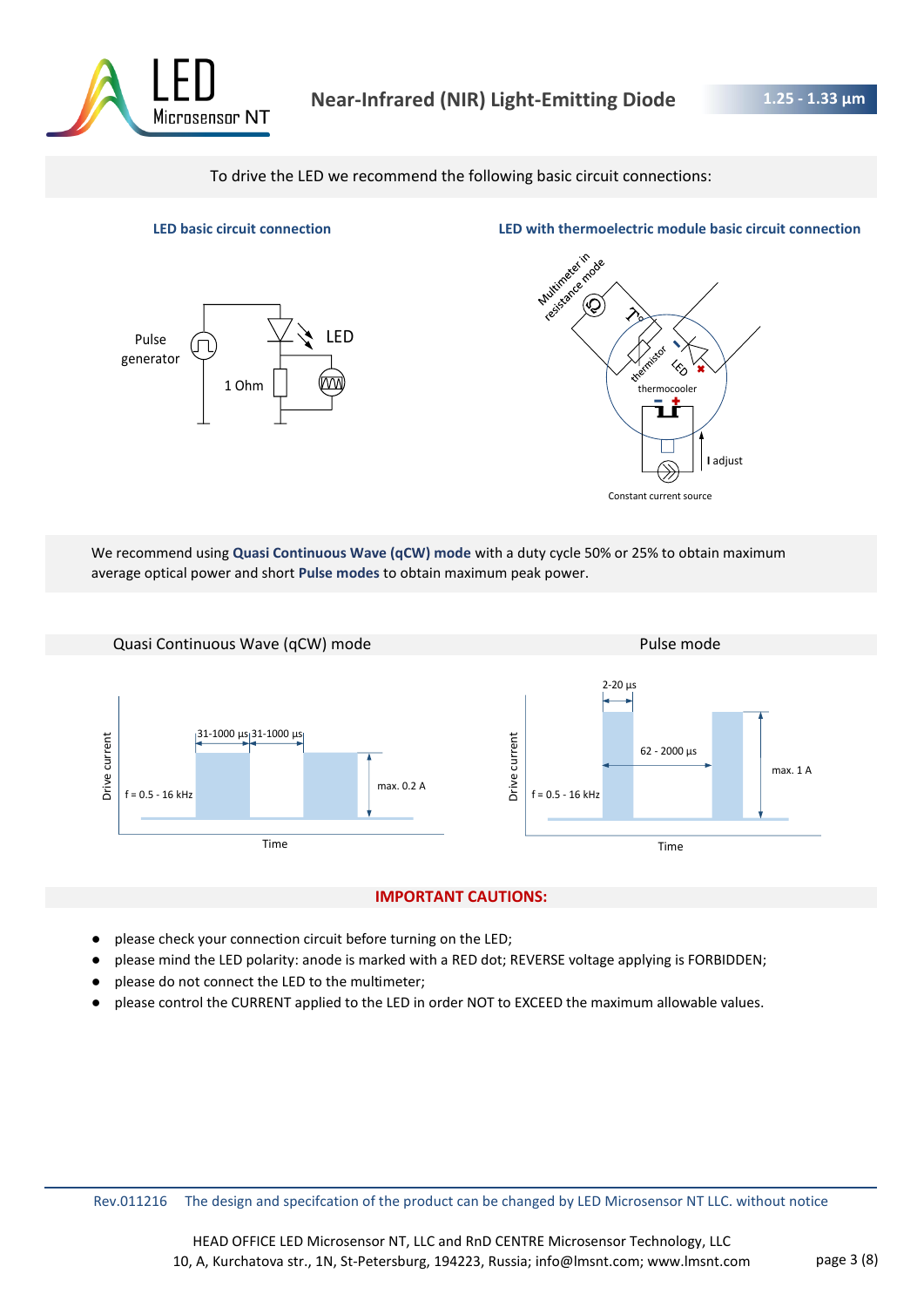

#### **Lms13LED**



1 - LED anode 2- LED cathode



Rev.011216 The design and specifcation of the product can be changed by LED Microsensor NT LLC. without notice

HEAD OFFICE LED Microsensor NT, LLC and RnD CENTRE Microsensor Technology, LLC 10, A, Kurchatova str., 1N, St-Petersburg, 194223, Russia; info@lmsnt.com; www.lmsnt.com page 4 (8)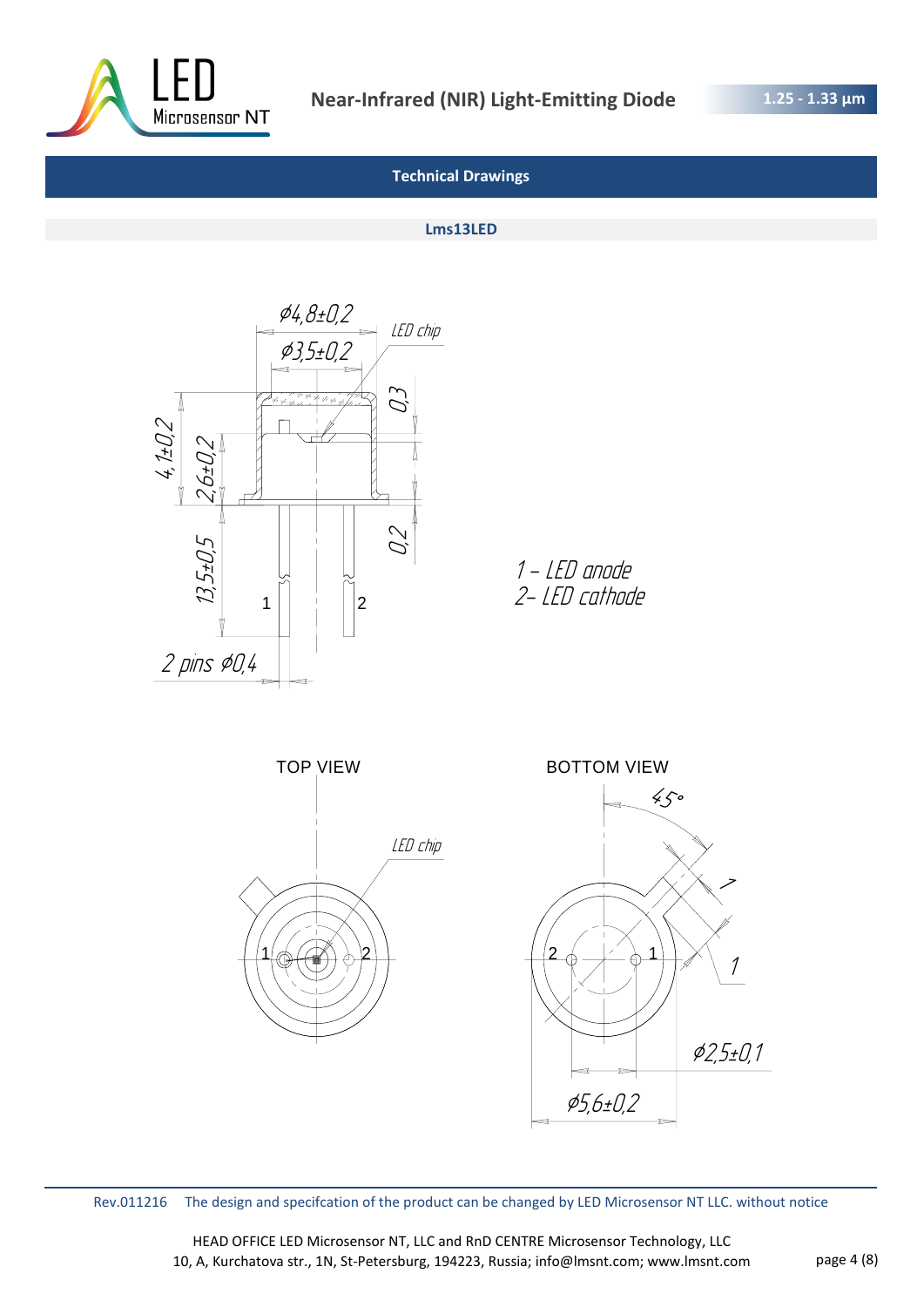

# **Lms13LED-R**



Rev.011216 The design and specifcation of the product can be changed by LED Microsensor NT LLC. without notice

HEAD OFFICE LED Microsensor NT, LLC and RnD CENTRE Microsensor Technology, LLC 10, A, Kurchatova str., 1N, St-Petersburg, 194223, Russia; info@lmsnt.com; www.lmsnt.com page 5 (8)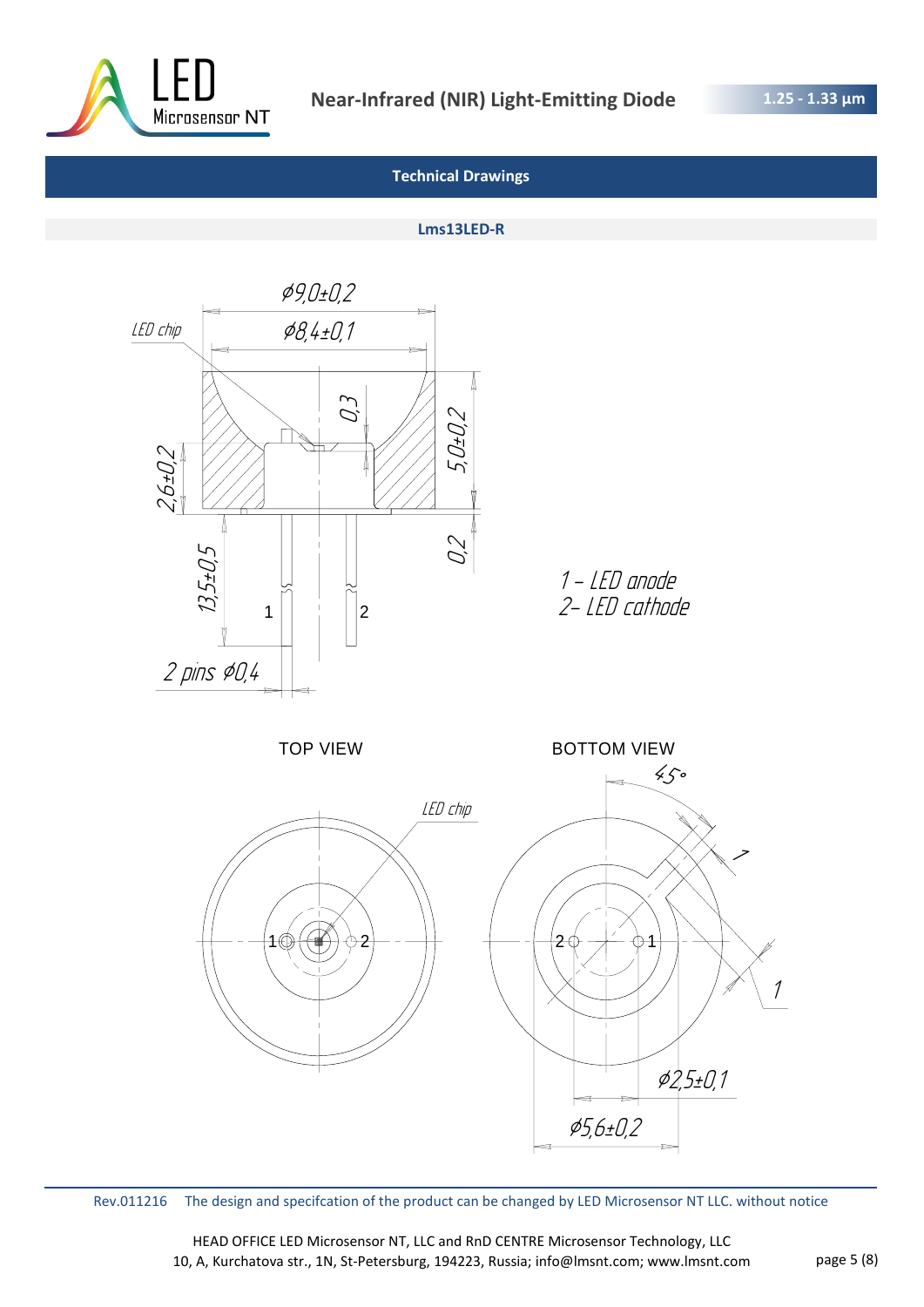

#### **Lms13LED-RW**



Rev.011216 The design and specifcation of the product can be changed by LED Microsensor NT LLC. without notice

HEAD OFFICE LED Microsensor NT, LLC and RnD CENTRE Microsensor Technology, LLC 10, A, Kurchatova str., 1N, St-Petersburg, 194223, Russia; info@lmsnt.com; www.lmsnt.com page 6 (8)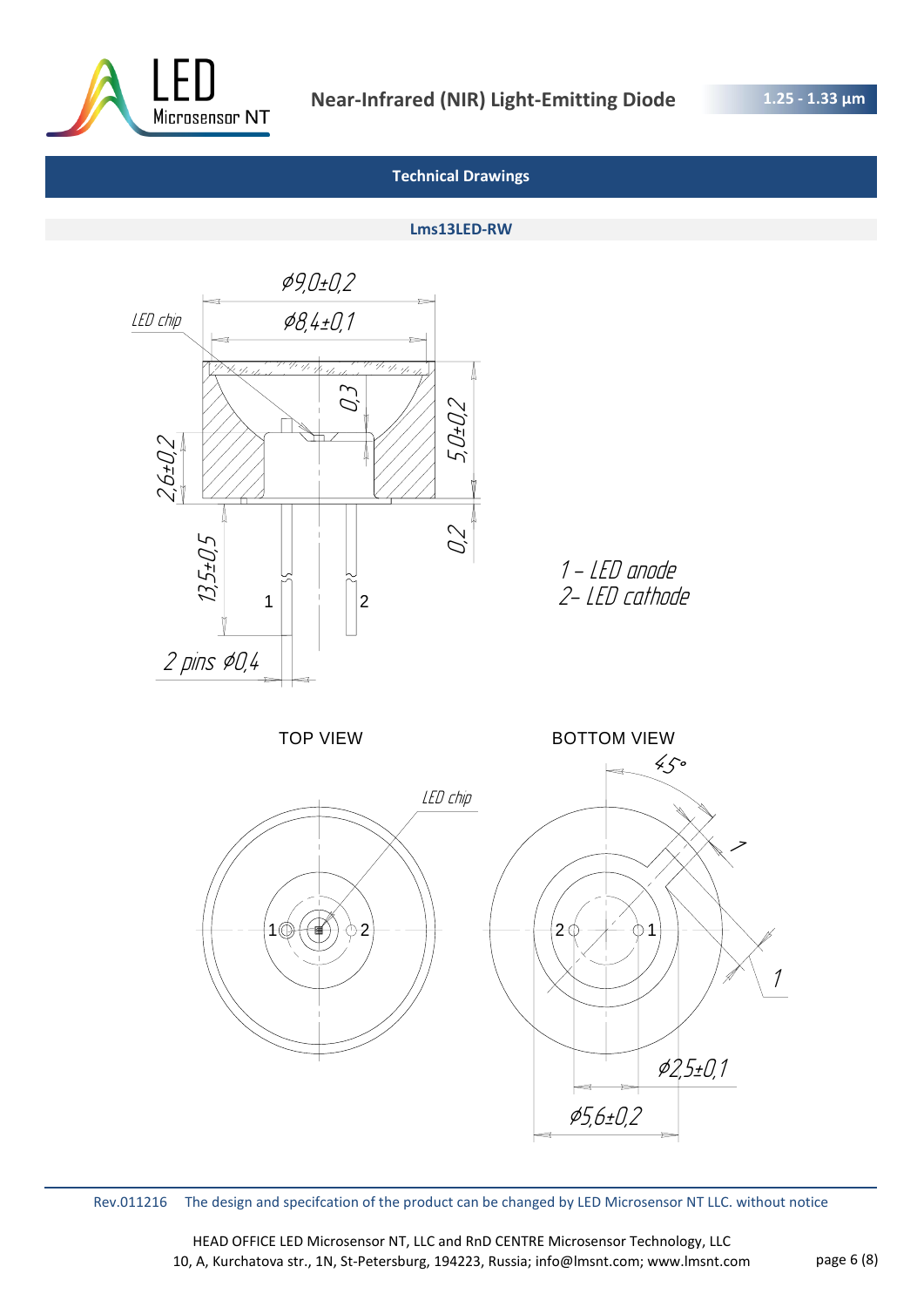

### **Lms13LED-TEM**



TOP VIEW



BOTTOM VIEW



Rev.011216 The design and specifcation of the product can be changed by LED Microsensor NT LLC. without notice

HEAD OFFICE LED Microsensor NT, LLC and RnD CENTRE Microsensor Technology, LLC 10, A, Kurchatova str., 1N, St-Petersburg, 194223, Russia; info@lmsnt.com; www.lmsnt.com page 7 (8)